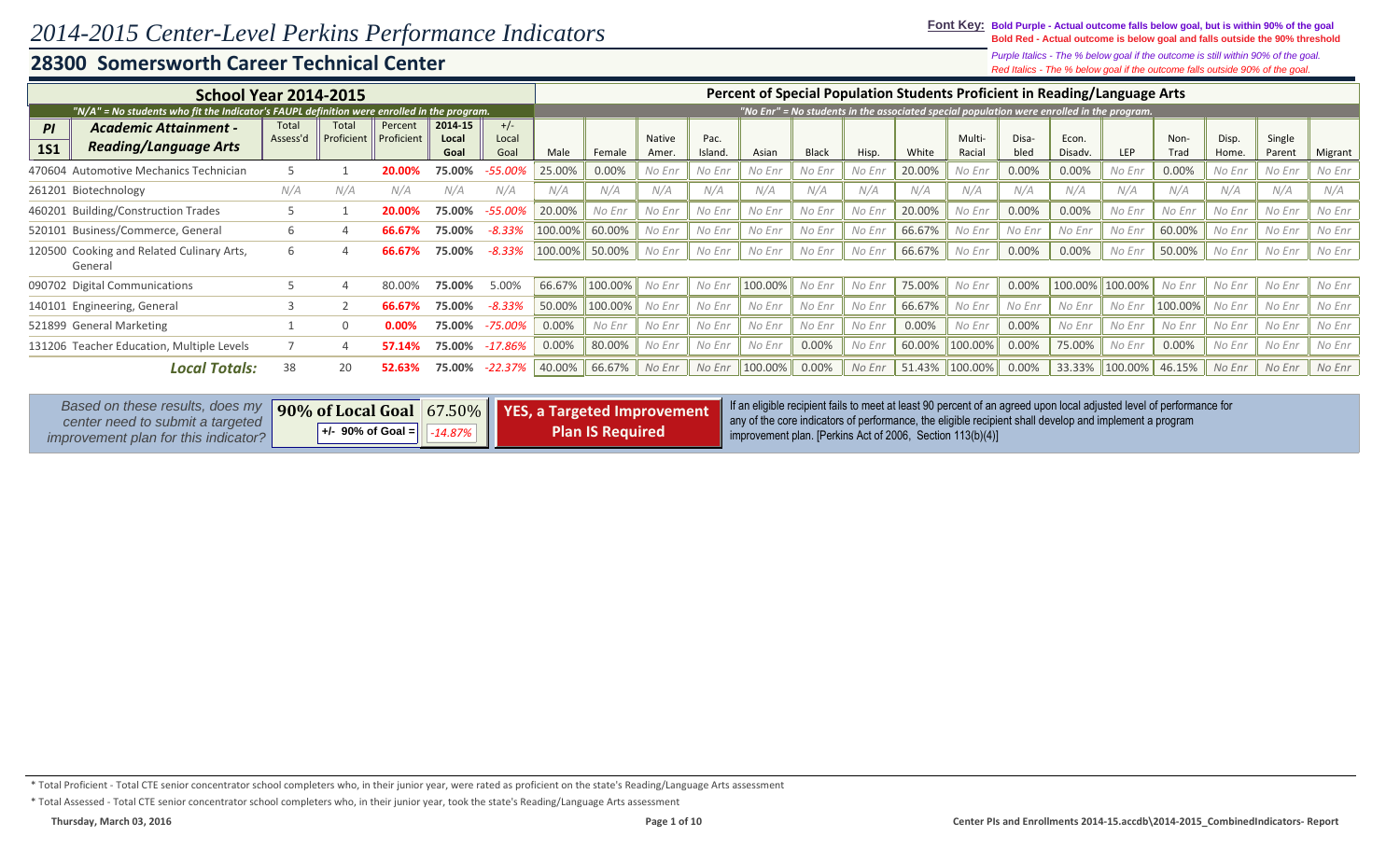### **Font Key: Bold Purple - Actual outcome falls below goal, but is within 90% of the goal Bold Red - Actual outcome is below goal and falls outside the 90% threshold**

*Red Italics - The % below goal if the outcome falls outside 90% of the goal. Purple Italics - The % below goal if the outcome is still within 90% of the goal.*

| <b>School Year 2014-2015</b>                                                                                |                   |                                        |                       |                          |                        |        |                                                        |                       |                | <b>Percent of Special Population Students Proficient in Mathematics</b>                                                                                                                                                                                                                       |              |        |                                                                                           |                         |               |                  |         |              |                |                  |         |
|-------------------------------------------------------------------------------------------------------------|-------------------|----------------------------------------|-----------------------|--------------------------|------------------------|--------|--------------------------------------------------------|-----------------------|----------------|-----------------------------------------------------------------------------------------------------------------------------------------------------------------------------------------------------------------------------------------------------------------------------------------------|--------------|--------|-------------------------------------------------------------------------------------------|-------------------------|---------------|------------------|---------|--------------|----------------|------------------|---------|
| "N/A" = No students who fit the Indicator's FAUPL definition were enrolled in the program.                  |                   |                                        |                       |                          |                        |        |                                                        |                       |                |                                                                                                                                                                                                                                                                                               |              |        | "No Enr" = No students in the associated special population were enrolled in the program. |                         |               |                  |         |              |                |                  |         |
| <b>Academic Attainment -</b><br>PI<br><b>Math (NCLB)</b><br><b>1S2</b>                                      | Total<br>Assess'd | Total<br>Proficient                    | Percent<br>Proficient | 2014 15<br>Local<br>Goal | $+/-$<br>Local<br>Goal | Male   | Female                                                 | <b>Native</b><br>Amer | Pac.<br>Island | Asian                                                                                                                                                                                                                                                                                         | <b>Black</b> | Hisp.  | White                                                                                     | <b>Multi-</b><br>Racial | Disa-<br>bled | Econ.<br>Disadv. | LEP     | Non-<br>Trad | Disp.<br>Home. | Single<br>Parent | Migrant |
| 470604 Automotive Mechanics Technician                                                                      |                   |                                        | 0.00%                 | 23.00%                   | $-23.00%$              | 0.00%  | 0.00%                                                  | No Enr                | No Enr         | No Enr                                                                                                                                                                                                                                                                                        | No Enr       | No Enr | 0.00%                                                                                     | No Enr                  | 0.00%         | 0.00%            | No Enr  | 0.00%        | No Enr         | No Enr           | No Enr  |
| 261201 Biotechnology                                                                                        | N/A               | N/A                                    | N/A                   | N/A                      | N/A                    | N/A    | N/A                                                    | N/A                   | N/A            | N/A                                                                                                                                                                                                                                                                                           | N/A          | N/A    | N/A                                                                                       | N/A                     | N/A           | N/A              | N/A     | N/A          | N/A            | N/A              | N/A     |
| 460201 Building/Construction Trades                                                                         |                   |                                        | 0.00%                 | 23.00%                   | $-23.00%$              | 0.00%  | No Enr                                                 | No Enr                | No Enr         | No Enr                                                                                                                                                                                                                                                                                        | No Enr       | No Enr | 0.00%                                                                                     | No Enr                  | 0.00%         | 0.00%            | No Enr  | No Enr       | No Enr         | No Enr           | No Enr  |
| 520101 Business/Commerce, General                                                                           |                   |                                        | 0.00%                 | 23.00%                   | $-23.00%$              | 0.00%  | 0.00%                                                  | No Enr                | No Enr         | No Enr                                                                                                                                                                                                                                                                                        | No Enr       | No Enr | 0.00%                                                                                     | No Enr                  | No Enr        | No Enr           | No Enr  | 0.00%        | No Enr         | No Enr           | No Enr  |
| 120500 Cooking and Related Culinary Arts,<br>General                                                        |                   |                                        | 16.67                 | 23.00%                   | $-6.33%$               | 50.00% | 0.00%                                                  | No Enr                | No Enr         | No Enr                                                                                                                                                                                                                                                                                        | No Enr       | No Enr | 16.67%                                                                                    | No Enr                  | 0.00%         | 0.00%            | No Enr  | 0.00%        | No Enr         | No Enr           | No Enr  |
| 090702 Digital Communications                                                                               |                   |                                        | 60.00%                | 23.00%                   | 37.00%                 | 33.33% | 100.00%                                                | No Enr                | No Enr         | 100.00%                                                                                                                                                                                                                                                                                       | No Enr       | No Enr | 50.00%                                                                                    | No Enr                  | 0.00%         | 100.00%          | 100.00% | No Enr       | No Enr         | No Enr           | No Enr  |
| 140101 Engineering, General                                                                                 |                   |                                        | 66.67%                | 23.00%                   | 43.67%                 | 50.00% | 100.00%                                                | No Enr                | No Enr         | No Enr                                                                                                                                                                                                                                                                                        | No Enr       | No Enr | 66.67%                                                                                    | No Enr                  | No Enr        | No Enr           | No Enr  | 100.00%      | No Enr         | No Enr           | No Enr  |
| 521899 General Marketing                                                                                    |                   |                                        | 0.00%                 | 23.00%                   | $-23.00%$              | 0.00%  | No Enr                                                 | No Enr                | No Enr         | No Enr                                                                                                                                                                                                                                                                                        | No Enr       | No Enr | 0.00%                                                                                     | No Enr                  | 0.00%         | No Enr           | No Enr  | No Enr       | No Enr         | No Enr           | No Enr  |
| 131206 Teacher Education, Multiple Levels                                                                   |                   | <sup>0</sup>                           | 0.00%                 | 23.00%                   | $-23.00%$              | 0.00%  | 0.00%                                                  | No Enr                | No Enr         | No Enr                                                                                                                                                                                                                                                                                        | 0.00%        | No Enr | 0.00%                                                                                     | 0.00%                   | 0.00%         | 0.00%            | No Enr  | 0.00%        | No Enr         | No Enr           | No Enr  |
| <b>Local Totals:</b>                                                                                        | 38                | 6.                                     | 15.79%                | 23.00%                   | $-7.21%$               | 15.00% | 16.67%                                                 | No Enr                | No Enr         | 100.00%                                                                                                                                                                                                                                                                                       | 0.00%        | No Enr | 14.29%                                                                                    | 0.00%                   | 0.00%         | 8.33%            | 100.00% | 7.69%        | No Enr         | No Enr           | No Enr  |
| Based on these results, does my<br>center need to submit a targeted<br>improvement plan for this indicator? |                   | 90% of Local Goal<br>+/- 90% of Goal = |                       | $ 20.70\% $<br>$-4.91%$  |                        |        | YES, a Targeted Improvement<br><b>Plan IS Required</b> |                       |                | If an eligible recipient fails to meet at least 90 percent of an agreed upon local adjusted level of performance for<br>any of the core indicators of performance, the eligible recipient shall develop and implement a program<br>improvement plan. [Perkins Act of 2006, Section 113(b)(4)] |              |        |                                                                                           |                         |               |                  |         |              |                |                  |         |

\* Total Proficient - Total CTE senior concentrator school completers who, in their junior year, were rated as proficient on the state's Mathematics assessment

\* Total Assessed - Total CTE senior concentrator school completers who, in their junior year, took the state's Mathematics assessment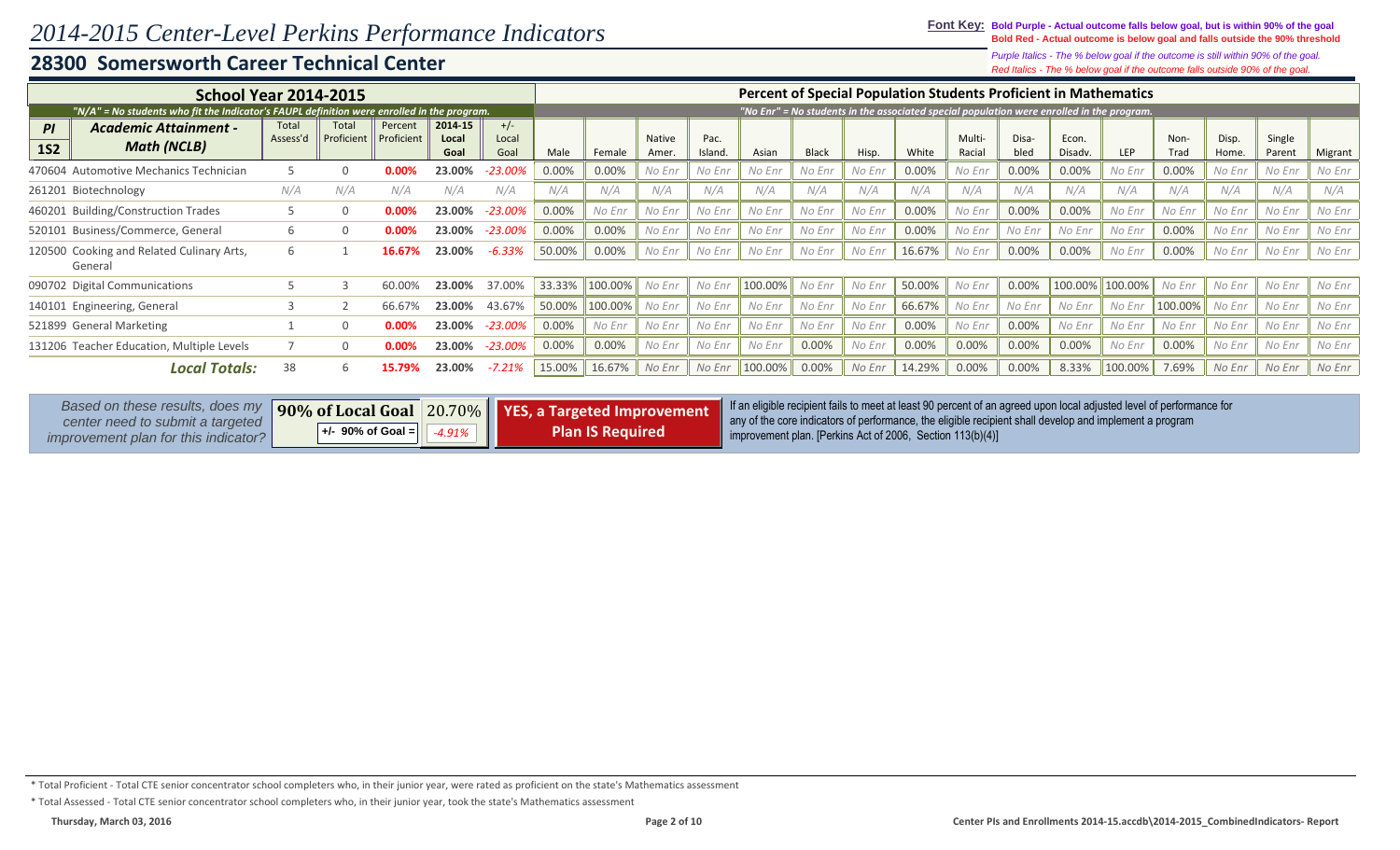### **Font Key: Bold Purple - Actual outcome falls below goal, but is within 90% of the goal Bold Red - Actual outcome is below goal and falls outside the 90% threshold**

*Red Italics - The % below goal if the outcome falls outside 90% of the goal. Purple Italics - The % below goal if the outcome is still within 90% of the goal.*

|            | <b>School Year 2014-2015</b>                                                               |                   |                      |                      |               |               |         |                        |                 |                 |        |              |        | Percent of Special Population Students Who Passed a Technical Skill Assessment                                       |                  |               |                  |            |                              |                |                  |         |
|------------|--------------------------------------------------------------------------------------------|-------------------|----------------------|----------------------|---------------|---------------|---------|------------------------|-----------------|-----------------|--------|--------------|--------|----------------------------------------------------------------------------------------------------------------------|------------------|---------------|------------------|------------|------------------------------|----------------|------------------|---------|
|            | "N/A" = No students who fit the Indicator's FAUPL definition were enrolled in the program. |                   |                      |                      |               |               |         |                        |                 |                 |        |              |        | "No Enr" = No students in the associated special population were enrolled in the program.                            |                  |               |                  |            |                              |                |                  |         |
| PI         | <b>Technical Skill Attainment</b>                                                          | <b>Total Took</b> | Total                | Percent              | 2014-15       | $+/-$         |         |                        |                 |                 |        |              |        |                                                                                                                      |                  |               |                  |            |                              |                |                  |         |
| <b>2S1</b> |                                                                                            | <b>TSA</b>        | Passed<br><b>TSA</b> | Passed<br><b>TSA</b> | Local<br>Goal | Local<br>Goal | Male    | Female                 | Native<br>Amer. | Pac.<br>Island. | Asian  | <b>Black</b> | Hisp.  | White                                                                                                                | Multi-<br>Racial | Disa-<br>bled | Econ.<br>Disadv. | <b>LEP</b> | Non-<br>Trad                 | Disp.<br>Home. | Single<br>Parent | Migrant |
|            | 470604 Automotive Mechanics Technician                                                     | N/A               | N/A                  | N/A                  | N/A           | N/A           | N/A     | N/A                    | N/A             | N/A             | N/A    | N/A          | N/A    | N/A                                                                                                                  | N/A              | N/A           | N/A              | N/A        | N/A                          | N/A            | N/A              | N/A     |
|            | 120500 Cooking and Related Culinary Arts,<br>General                                       | 8                 | 8                    | 100.00%              | 20.00%        | 80.00%        | 100.00% | 100.00%                | No Enr          | No Enr          | No Enr | No Enr       | No Enr | 100.00%                                                                                                              | No Enr           |               | 100.00% 100.00%  | No Enr     | 100.00%                      | No Enr         | No Enr           | No Enr  |
|            | 090702 Digital Communications                                                              | N/A               | N/A                  | N/A                  | N/A           | N/A           | N/A     | N/A                    | N/A             | N/A             | N/A    | N/A          | N/A    | N/A                                                                                                                  | N/A              | N/A           | N/A              | N/A        | N/A                          | N/A            | N/A              | N/A     |
|            | 140101 Engineering, General                                                                | N/A               | N/A                  | N/A                  | N/A           | N/A           | N/A     | N/A                    | N/A             | N/A             | N/A    | N/A          | N/A    | N/A                                                                                                                  | N/A              | N/A           | N/A              | N/A        | N/A                          | N/A            | N/A              | N/A     |
|            | <b>Local Totals:</b>                                                                       | 8                 |                      | 100.00%              | 20.00%        | 80.00%        |         | 100.00% 100.00% No Enr |                 | No Enr          | No Enr | No Enr       |        | No Enr   100.00%   No Enr   100.00%   100.00%                                                                        |                  |               |                  |            | No Enr   $100.00\%$   No Enr |                | No Enr           | No Enr  |
|            | Only programs with a technical skill assessment accepted by the NHDOE are listed above.    |                   |                      |                      |               |               |         |                        |                 |                 |        |              |        |                                                                                                                      |                  |               |                  |            |                              |                |                  |         |
|            |                                                                                            |                   |                      |                      |               |               |         |                        |                 |                 |        |              |        | If an eligible recipient fails to meet at least 90 percent of an agreed upon local adjusted level of performance for |                  |               |                  |            |                              |                |                  |         |

| Based on these results, does my             |                       |        | <b>90% of Local Goal</b> 18.00% NO, a Targeted Improvement | If an eligible recipient fails to meet at least 90 percent of an agreed upon local adjusted level of performance for                                                     |
|---------------------------------------------|-----------------------|--------|------------------------------------------------------------|--------------------------------------------------------------------------------------------------------------------------------------------------------------------------|
| center need to submit a targeted            | $+/-$ 90% of Goal $=$ | 82.00% | <b>Plan IS NOT Required</b>                                | any of the core indicators of performance, the eligible recipient shall develop and implement a program<br>improvement plan. [Perkins Act of 2006, Section $113(b)(4)$ ] |
| <i>improvement plan for this indicator?</i> |                       |        |                                                            |                                                                                                                                                                          |

\* Total Passed a TSA = Total CTE concentrators of any grade level who successfully completed (passed) an accepted technical skill assessment

\* Total Took TSA = Total CTE concentrators of any grade level who took an accepted technical skill assessment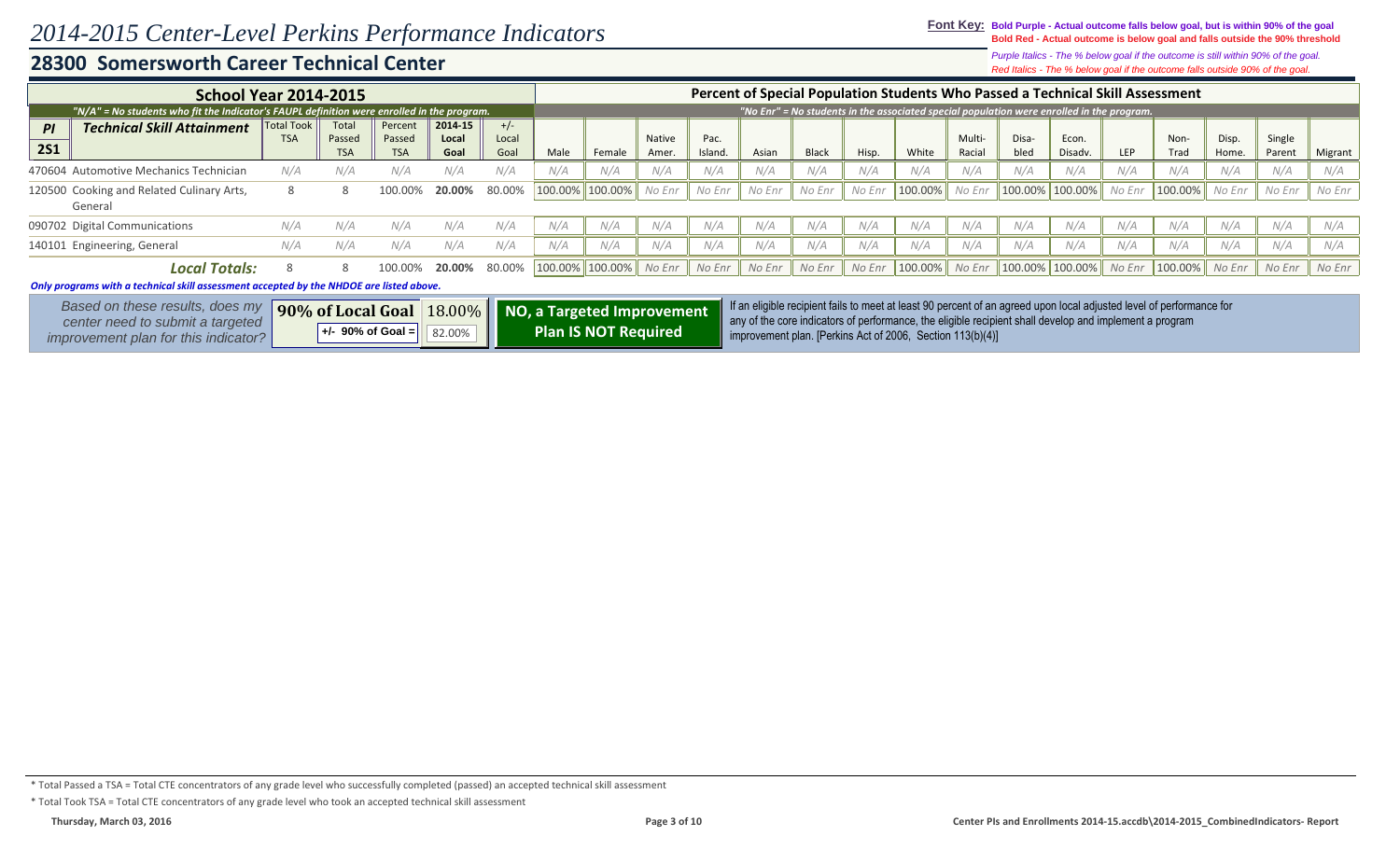### **Font Key: Bold Purple - Actual outcome falls below goal, but is within 90% of the goal Bold Red - Actual outcome is below goal and falls outside the 90% threshold**

*Red Italics - The % below goal if the outcome falls outside 90% of the goal. Purple Italics - The % below goal if the outcome is still within 90% of the goal.*

| <b>School Year 2014-2015</b>                                                                                |                  |                                          |                                      |                          |                        |                                                           |                 |                       |                |                    |              |         | Percent of Special Population Students Who Completed Secondary Education                                                                                              |                  |               |                  |         |                                                                                                                      |                |                  |         |
|-------------------------------------------------------------------------------------------------------------|------------------|------------------------------------------|--------------------------------------|--------------------------|------------------------|-----------------------------------------------------------|-----------------|-----------------------|----------------|--------------------|--------------|---------|-----------------------------------------------------------------------------------------------------------------------------------------------------------------------|------------------|---------------|------------------|---------|----------------------------------------------------------------------------------------------------------------------|----------------|------------------|---------|
| "N/A" = No students who fit the Indicator's FAUPL definition were enrolled in the program.                  |                  |                                          |                                      |                          |                        |                                                           |                 |                       |                |                    |              |         | "No Enr" = No students in the associated special population were enrolled in the program.                                                                             |                  |               |                  |         |                                                                                                                      |                |                  |         |
| <b>High School Completion</b><br>PI<br><b>3S1</b>                                                           | Total<br>Leavers | Total<br>School<br>Compltr:              | Percent<br>School<br><b>Compltrs</b> | 2014 15<br>Local<br>Goal | $+/-$<br>Local<br>Goal | Male                                                      | Female          | <b>Native</b><br>Amer | Pac.<br>Island | Asian              | <b>Black</b> | Hisp.   | White                                                                                                                                                                 | Multi-<br>Racial | Disa-<br>bled | Econ.<br>Disadv. | LEP     | Non-<br>Trad                                                                                                         | Disp.<br>Home. | Single<br>Parent | Migrant |
| 470604 Automotive Mechanics Technician                                                                      |                  |                                          |                                      | 95.00%                   | 5.00%                  | 100.00%                                                   | 100.00%         | No Enr                | No Enr         | No Enr             | No Enr       | No Enr  | 100.00%                                                                                                                                                               | No Enr           | 100.00%       | 100.00%          | No Enr  | 100.00%                                                                                                              | No Enr         | No Enr           | No Enr  |
| 261201 Biotechnology                                                                                        | N/A              | N/A                                      | N/A                                  | N/A                      | N/A                    | N/A                                                       | N/A             | N/A                   | N/A            | N/A                | N/A          | N/A     | N/A                                                                                                                                                                   | N/A              | N/A           | N/A              | N/A     | N/A                                                                                                                  | N/A            | N/A              | N/A     |
| 460201 Building/Construction Trades                                                                         |                  |                                          | 100.00                               | 95.00%                   | 5.00%                  | 100.00%                                                   | No Enr          | No Enr                | No Enr         | No Enr             | No Enr       | No Enr  | 100.00%                                                                                                                                                               | No Enr           | 100.00%       | 100.00%          | No Enr  | No Enr                                                                                                               | No Enr         | No Enr           | No Enr  |
| 520101 Business/Commerce, General                                                                           |                  |                                          | 100.00%                              | 5.00%                    | 100.00%                | 100.00%                                                   | No Enr          | No Enr                | No Enr         | No Enr             | No Enr       | 100.00% | No Enr                                                                                                                                                                | No Enr           | No Enr        | No Enr           | 100.00% | No Enr                                                                                                               | No Enr         | No Enr           |         |
| 120500 Cooking and Related Culinary Arts,<br>General                                                        | 6                |                                          | 100.00%                              | 95.00%                   | 5.00%                  |                                                           | 100.00% 100.00% | No Enr                | No Enr         | No Enr             | No Enr       | No Enr  | 100.00%                                                                                                                                                               | No Enr           | 100.00%       | 100.00%          | No Enr  | 100.00%                                                                                                              | No Enr         | No Enr           | No Enr  |
| 090702 Digital Communications                                                                               |                  |                                          | 100.00%                              | 95.00%                   | 5.00%                  | 100.00%                                                   | 100.00%         | No Enr                | No Enr         | 100.00%            | No Enr       | No Enr  | 100.00%                                                                                                                                                               | No Enr           | 100.00%       | 100.00%          | No Enr  | No Enr                                                                                                               | No Enr         | No Enr           | No Enr  |
| 140101 Engineering, General                                                                                 |                  |                                          | 100.00%                              | 95.00%                   | 5.00%                  | 100.00%                                                   | 100.00%         | No Enr                | No Enr         | No Enr             | No Enr       | No Enr  | 100.00%                                                                                                                                                               | No Enr           | No Enr        | No Enr           | No Enr  | 100.00%                                                                                                              | No Enr         | No Enr           | No Enr  |
| 521899 General Marketing                                                                                    |                  |                                          | 100.00%                              | 95.00%                   | 5.00%                  | 100.00%                                                   | No Enr          | No Enr                | No Enr         | No Enr             | No Enr       | No Enr  | 100.00%                                                                                                                                                               | No Enr           | 100.00%       | No Enr           | No Enr  | No Enr                                                                                                               | No Enr         | No Enr           | No Enr  |
| 131206 Teacher Education, Multiple Levels                                                                   |                  |                                          | 100.00%                              | 95.00%                   | 5.00%                  | 100.00%                                                   | 100.00%         | No Enr                | No Enr         | No Enr             | 100.00%      | No Enr  | 100.00% 100.00%                                                                                                                                                       |                  | 100.00%       | 100.00%          | No Enr  | 100.00%                                                                                                              | No Enr         | No Enr           | No Enr  |
| <b>Local Totals:</b>                                                                                        | 38               | 38                                       | 100.00%                              | 95.00%                   | 5.00%                  |                                                           | 100.00% 100.00% | No Enr                | No Enr         | $100.00\%$ 100.00% |              | No Enr  | $\ 100.00\%$ 100.00% 100.00% 100.00% $\ $ No Enr                                                                                                                      |                  |               |                  |         | 100.00%                                                                                                              | No Enr         | No Enr           | No Enr  |
| Based on these results, does my<br>center need to submit a targeted<br>improvement plan for this indicator? |                  | 90% of Local Goal<br>$+/-$ 90% of Goal = |                                      | 85.50%<br>14.50%         |                        | NO, a Targeted Improvement<br><b>Plan IS NOT Required</b> |                 |                       |                |                    |              |         | any of the core indicators of performance, the eligible recipient shall develop and implement a program<br>improvement plan. [Perkins Act of 2006, Section 113(b)(4)] |                  |               |                  |         | If an eligible recipient fails to meet at least 90 percent of an agreed upon local adjusted level of performance for |                |                  |         |

<sup>\*</sup> Total School Completers = Total CTE senior concentrators who completed secondary education with a diploma, certificate, or GED

<sup>\*</sup> Total School Leavers = Total CTE senior concentrators who left secondary education for any reason in the reporting year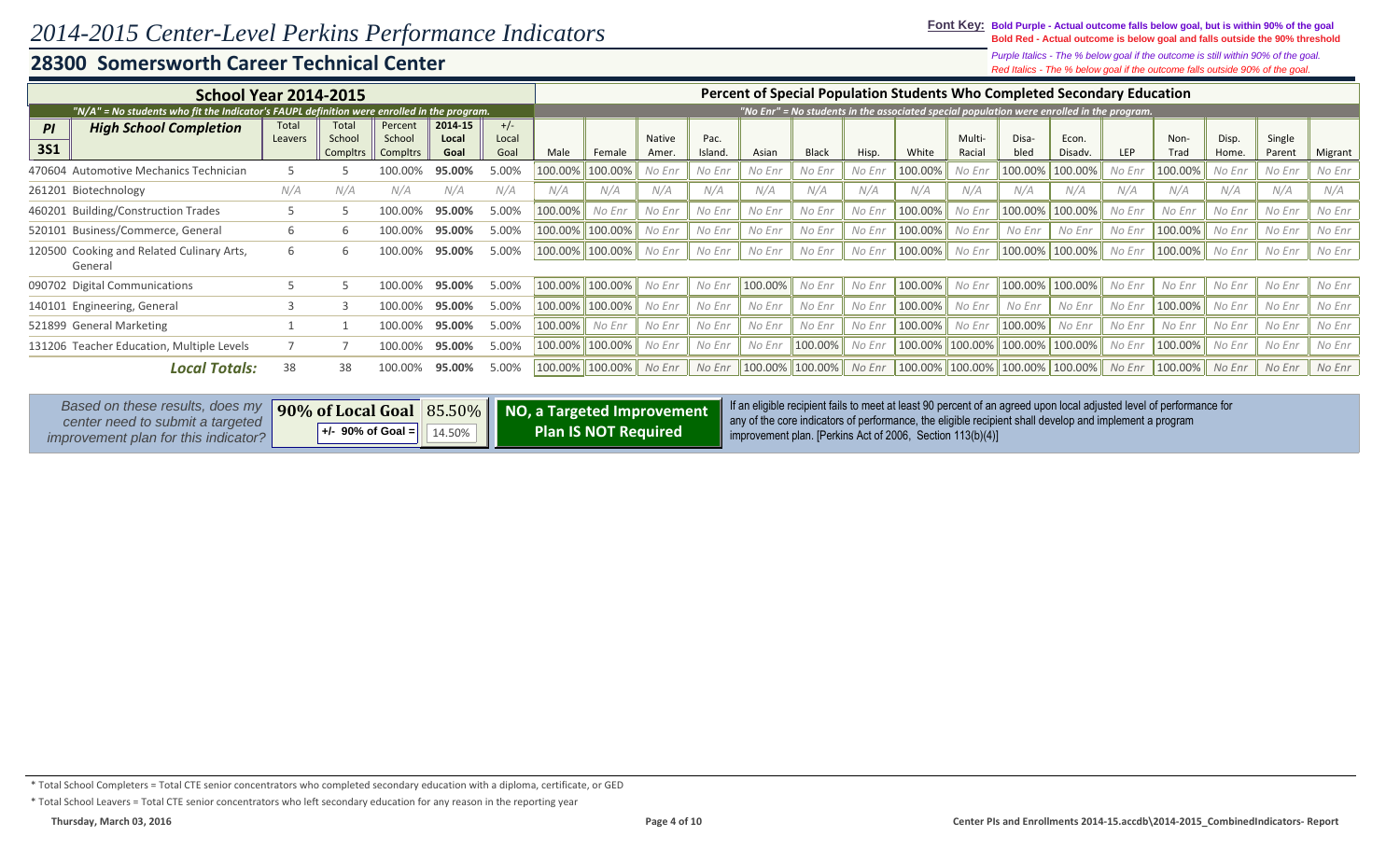### **Font Key: Bold Purple - Actual outcome falls below goal, but is within 90% of the goal Bold Red - Actual outcome is below goal and falls outside the 90% threshold**

### *Red Italics - The % below goal if the outcome falls outside 90% of the goal. Purple Italics - The % below goal if the outcome is still within 90% of the goal.*

| <b>School Year 2014-2015</b>                                                                                |               |                                          |                                           |                          |                        |                                                           |                 |                       |                |         |                        |        | <b>Percent of Special Population Students Counted as Graduated</b>                                                                                                                                                                                                                            |                  |                              |                  |         |                                    |                |                  |         |
|-------------------------------------------------------------------------------------------------------------|---------------|------------------------------------------|-------------------------------------------|--------------------------|------------------------|-----------------------------------------------------------|-----------------|-----------------------|----------------|---------|------------------------|--------|-----------------------------------------------------------------------------------------------------------------------------------------------------------------------------------------------------------------------------------------------------------------------------------------------|------------------|------------------------------|------------------|---------|------------------------------------|----------------|------------------|---------|
| "N/A" = No students who fit the Indicator's FAUPL definition were enrolled in the program.                  |               |                                          |                                           |                          |                        |                                                           |                 |                       |                |         |                        |        | "No Enr" = No students in the associated special population were enrolled in the program.                                                                                                                                                                                                     |                  |                              |                  |         |                                    |                |                  |         |
| <b>Graduation Rate (NCLB)</b><br>PI<br><b>4S1</b>                                                           | Total<br>ors. | Total                                    | Percent<br>Concentrat Graduated Graduated | 2014 15<br>Local<br>Goal | $+/-$<br>Local<br>Goal | Male                                                      | Female          | <b>Native</b><br>Amer | Pac.<br>Island | Asian   | <b>Black</b>           | Hisp.  | White                                                                                                                                                                                                                                                                                         | Multi-<br>Racial | Disa-<br>bled                | Econ.<br>Disadv. | LEP     | Non-<br>Trad                       | Disp.<br>Home. | Single<br>Parent | Migrant |
| 470604 Automotive Mechanics Technician                                                                      |               |                                          | 100.00                                    | 94.58%                   | 5.42%                  | 100.00%                                                   | 100.00%         | No Enr                | No Enr         | No Enr  | No Enr                 | No Enr | 100.00%                                                                                                                                                                                                                                                                                       | No Enr           | 100.00%                      | 100.00%          | No Enr  | 100.00%                            | No Enr         | No Enr           | No Enr  |
| 261201 Biotechnology                                                                                        | N/A           | N/A                                      | N/A                                       | N/A                      | N/A                    | N/A                                                       | N/A             | N/A                   | N/A            | N/A     | N/A                    | N/A    | N/A                                                                                                                                                                                                                                                                                           | N/A              | N/A                          | N/A              | N/A     | N/A                                | N/A            | N/A              | N/A     |
| 460201 Building/Construction Trades                                                                         |               |                                          | 80.00%                                    | 94.58%                   | -14.58%                | 80.00%                                                    | No Enr          | No Enr                | No Enr         | No Enr  | No Enr                 | No Enr | 80.00%                                                                                                                                                                                                                                                                                        | No Enr           | 66.67%                       | 66.67%           | No Enr  | No Enr                             | No Enr         | No Enr           | No Enr  |
| 520101 Business/Commerce, General                                                                           | 6             |                                          | 100.00%                                   | 94.58%                   | 5.42%                  | 100.00%                                                   | 100.00%         | No Enr                | No Enr         | No Enr  | No Enr                 | No Enr | 100.00%                                                                                                                                                                                                                                                                                       | No Enr           | No Enr                       | No Enr           | No Enr  | 100.00%                            | No Enr         | No Enr           | No Enr  |
| 120500 Cooking and Related Culinary Arts,<br>General                                                        |               |                                          | 100.00%                                   | 94.58%                   | 5.42%                  | 100.00%                                                   | 100.00%         | No Enr                | No Enr         | No Enr  | No Enr                 | No Enr | 100.00%                                                                                                                                                                                                                                                                                       | No Enr           | 100.00%                      | 100.00%          | No Enr  | 100.00%                            | No Enr         | No Enr           | No Enr  |
| 090702 Digital Communications                                                                               |               |                                          | 100.00%                                   | 94.58%                   | 5.42%                  |                                                           | 100.00% 100.00% | No Enr                | No Enr         | 100.00% | No Enr                 | No Enr | 100.00%                                                                                                                                                                                                                                                                                       | No Enr           | 100.00%                      | 100.00%          | 100.00% | No Enr                             | No Enr         | No Enr           | No Enr  |
| 140101 Engineering, General                                                                                 |               |                                          | 100.00%                                   | 94.58%                   | 5.42%                  | 100.00%                                                   | 100.00%         | No Enr                | No Enr         | No Enr  | No Enr                 | No Enr | 100.00%                                                                                                                                                                                                                                                                                       | No Enr           | No Enr                       | No Enr           | No Enr  | 100.00%                            | No Enr         | No Enr           | No Enr  |
| 521899 General Marketing                                                                                    |               |                                          | 100.00%                                   | 94.58%                   | 5.42%                  | 100.00%                                                   | No Enr          | No Enr                | No Enr         | No Enr  | No Enr                 | No Enr | 100.00%                                                                                                                                                                                                                                                                                       | No Enr           | 100.00%                      | No Enr           | No Enr  | No Enr                             | No Enr         | No Enr           | No Enr  |
| 131206 Teacher Education, Multiple Levels                                                                   | h             |                                          | 100.00%                                   | 94.58%                   | 5.42%                  | 100.00%                                                   | 100.00%         | No Enr                | No Enr         | No Enr  | 100.00% No Enr         |        | 100.00% 100.00%                                                                                                                                                                                                                                                                               |                  | 100.00%                      | 100.00%          | No Enr  | 100.00%                            | No Enr         | No Enr           | No Enr  |
| <b>Local Totals:</b>                                                                                        | 36            | 35                                       | 97.22%                                    | 94.58%                   | 2.64%                  | 94.74%                                                    | 100.00%         | No Enr                | No Enr         |         | 100.00% 100.00% No Enr |        |                                                                                                                                                                                                                                                                                               |                  | 96.97% 100.00% 90.00% 92.86% |                  |         | $\ 100.00\% \  100.00\% \ $ No Enr |                | No Enr           | No Enr  |
| Based on these results, does my<br>center need to submit a targeted<br>improvement plan for this indicator? |               | 90% of Local Goal<br>$+/-$ 90% of Goal = |                                           | 85.12%<br>12.10%         |                        | NO, a Targeted Improvement<br><b>Plan IS NOT Required</b> |                 |                       |                |         |                        |        | If an eligible recipient fails to meet at least 90 percent of an agreed upon local adjusted level of performance for<br>any of the core indicators of performance, the eligible recipient shall develop and implement a program<br>improvement plan. [Perkins Act of 2006, Section 113(b)(4)] |                  |                              |                  |         |                                    |                |                  |         |

<sup>\*</sup> Total Graduated = Number of CTE senior concentrators who, in the reporting year, were included in the State's computation of its graduation rate as defined in the State's Consolidated Accountability Plan

<sup>\*</sup> Total Concentrators = Number of CTE senior concentrators who, in the reporting year, were included as graduated in the State's computation of its graduation rate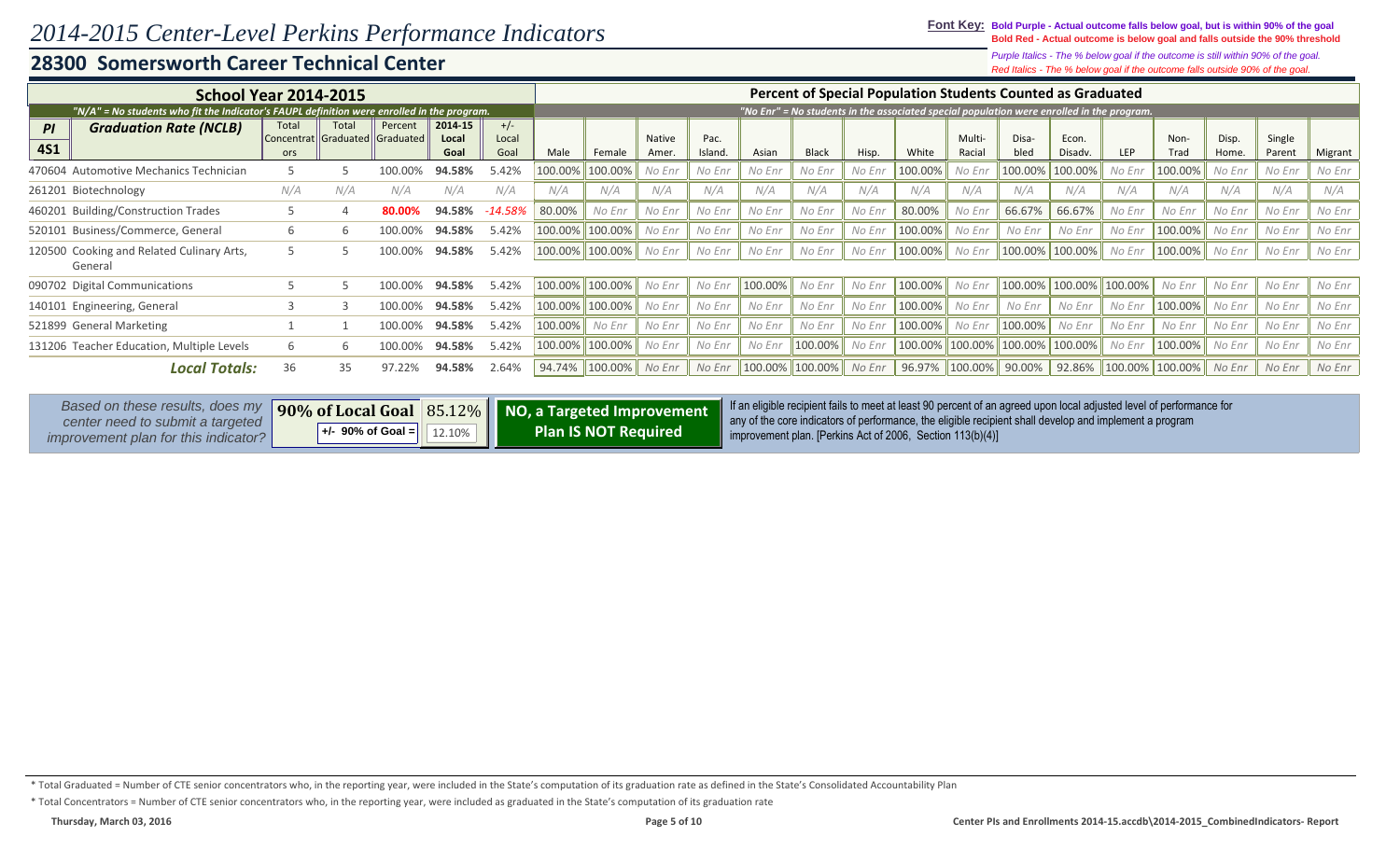### **28300 Somersworth Career Technical Center**

*Red Italics - The % below goal if the outcome falls outside 90% of the goal. Purple Italics - The % below goal if the outcome is still within 90% of the goal.*

| <b>School Year 2014-2015</b>                                                               |                                    |                 |                   |                                                                    |                        |         |         |                        |                 |        |              |        |         |                         | Percent of Special Population Students Who were placed in Postsecondary Ed or had Post-Grad Plans                    |                  |        |              |                |                  |         |
|--------------------------------------------------------------------------------------------|------------------------------------|-----------------|-------------------|--------------------------------------------------------------------|------------------------|---------|---------|------------------------|-----------------|--------|--------------|--------|---------|-------------------------|----------------------------------------------------------------------------------------------------------------------|------------------|--------|--------------|----------------|------------------|---------|
| "N/A" = No students who fit the Indicator's FAUPL definition were enrolled in the program. |                                    |                 |                   |                                                                    |                        |         |         |                        |                 |        |              |        |         |                         | "No Enr" = No students in the associated special population were enrolled in the program.                            |                  |        |              |                |                  |         |
| PI<br><b>Placement</b><br><b>5S1</b>                                                       | Total<br>School<br><b>Compltrs</b> | Total<br>Placed | Percent<br>Placed | 2014-15<br>Local<br>Goal                                           | $+/-$<br>Local<br>Goal | Male    | Female  | <b>Native</b><br>Amer. | Pac.<br>Island. | Asian  | <b>Black</b> | Hisp.  | White   | <b>Multi-</b><br>Racial | Disa-<br>bled                                                                                                        | Econ.<br>Disadv. | LEP    | Non-<br>Trad | Disp.<br>Home. | Single<br>Parent | Migrant |
| 470604 Automotive Mechanics Technician                                                     |                                    |                 | 50.00%            | 68.94%                                                             | 18.94%                 | 33.33%  | 100.00% | No Enr                 | No Enr          | No Enr | No Enr       | No Enr | 50.00%  | No Enr                  | 100.00%                                                                                                              | 50.00%           | No Enr | 100.00%      | No Enr         | No Enr           | No Enr  |
| 261201 Biotechnology                                                                       | N/A                                | N/A             | N/A               | N/A                                                                | N/A                    | N/A     | N/A     | N/A                    | N/A             | N/A    | N/A          | N/A    | N/A     | N/A                     | N/A                                                                                                                  | N/A              | N/A    | N/A          | N/A            | N/A              | N/A     |
| 460201 Building/Construction Trades                                                        |                                    |                 | 100.00%           | 68.94%                                                             | 31.06%                 | 100.00% | No Enr  | No Enr                 | No Enr          | No Enr | No Enr       | No Enr | 100.00% | No Enr                  | 100.00%                                                                                                              | No Enr           | No Enr | No Enr       | No Enr         | No Enr           | No Enr  |
| 520101 Business/Commerce, General                                                          | 6                                  |                 | 83.33%            | 68.94%                                                             | 14.39%                 | 100.00% | 80.00%  | No Enr                 | No Enr          | No Enr | No Enr       | No Enr | 83.33%  | No Enr                  | No Enr                                                                                                               | No Enr           | No Enr | 80.00%       | No Enr         | No Enr           | No Enr  |
| 120500 Cooking and Related Culinary Arts,<br>General                                       | h                                  |                 |                   | 68.94%                                                             | 14.39%                 | 100.00% | 75.00%  | No Enr                 | No Enr          | No Enr | No Enr       | No Enr | 83.33%  | No Enr                  | 50.00%                                                                                                               | 100.00%          | No Enr | 75.00%       | No Enr         | No Enr           | No Enr  |
| 090702 Digital Communications                                                              |                                    |                 | 50.00%            | 68.94%                                                             | $-18.94\%$             | No Enr  | 50.00%  | No Enr                 | No Enr          | 0.00%  | No Enr       | No Enr | 100.00% | No Enr                  | No Enr                                                                                                               | 0.00%            | No Enr | No Enr       | No Enr         | No Enr           | No Enr  |
| 140101 Engineering, General                                                                |                                    |                 | 66.67%            | 68.94%                                                             | $-2.27%$               | 50.00%  | 100.00% | No Enr                 | No Enr          | No Enr | No Enr       | No Enr | 66.67%  | No Enr                  | No Enr                                                                                                               | No Enr           | No Enr | 100.00%      | No Enr         | No Enr           | No Enr  |
| 521899 General Marketing                                                                   |                                    |                 |                   | 68.94%                                                             | $-68.94%$              | 0.00%   | No Enr  | No Enr                 | No Enr          | No Enr | No Enr       | No Enr | 0.00%   | No Enr                  | 0.00%                                                                                                                | No Enr           | No Enr | No Enr       | No Enr         | No Enr           | No Enr  |
| 131206 Teacher Education, Multiple Levels                                                  | h                                  |                 |                   | 68.94%                                                             | $-2.27%$               | 100.00% | 60.00%  | No Enr                 | No Enr          | No Enr | No Enr       | No Enr | 80.00%  | 0.00%                   | 0.00%                                                                                                                | 66.67%           | No Enr | 100.00%      | No Enr         | No Enr           | No Enr  |
| <b>Local Totals:</b>                                                                       | 31                                 | 22              | 70.97%            | 68.94%                                                             | 2.03%                  | 69.23%  | 72.22%  | No Enr                 | No Enr          | 0.00%  | No Enr       | No Enr | 75.86%  | 0.00%                   | 50.00%                                                                                                               | 57.14%           | No Enr | 83.33%       | No Enr         | No Enr           | No Enr  |
| Based on these results, does my                                                            |                                    |                 |                   | $\vert$ 00% of Local Coal 62.05% $\vert$ NO a Targeted Improvement |                        |         |         |                        |                 |        |              |        |         |                         | If an eligible recipient fails to meet at least 90 percent of an agreed upon local adjusted level of performance for |                  |        |              |                |                  |         |

| Based on these results, does my                                          |                                                                                           |                             | no, a Targeted Improvement   If an eligible recipient fails to meet at least 90 percent of an agreed upon local adjusted level of performance for                                 |
|--------------------------------------------------------------------------|-------------------------------------------------------------------------------------------|-----------------------------|-----------------------------------------------------------------------------------------------------------------------------------------------------------------------------------|
| center need to submit a targeted<br>improvement plan for this indicator? | $\begin{array}{ c c c c c c c c } \hline +/- & 90\% & \hline \end{array}$ of Goal = 8.92% | <b>Plan IS NOT Required</b> | any of the core indicators of performance, the eligible recipient shall develop and implement a program<br>$\parallel$ improvement plan. [Perkins Act of 2006, Section 113(b)(4)] |

\* Total School Completers = Number of CTE senior concentrator school completers who COMPLETED their primary CTE program and left secondary education in the reporting year.

<sup>\*</sup> Total Placed = Number of CTE senior concentrator school completers who COMPLETED their primary CTE program and went on to postsecondary education or apprenticeship, or planned to join the military.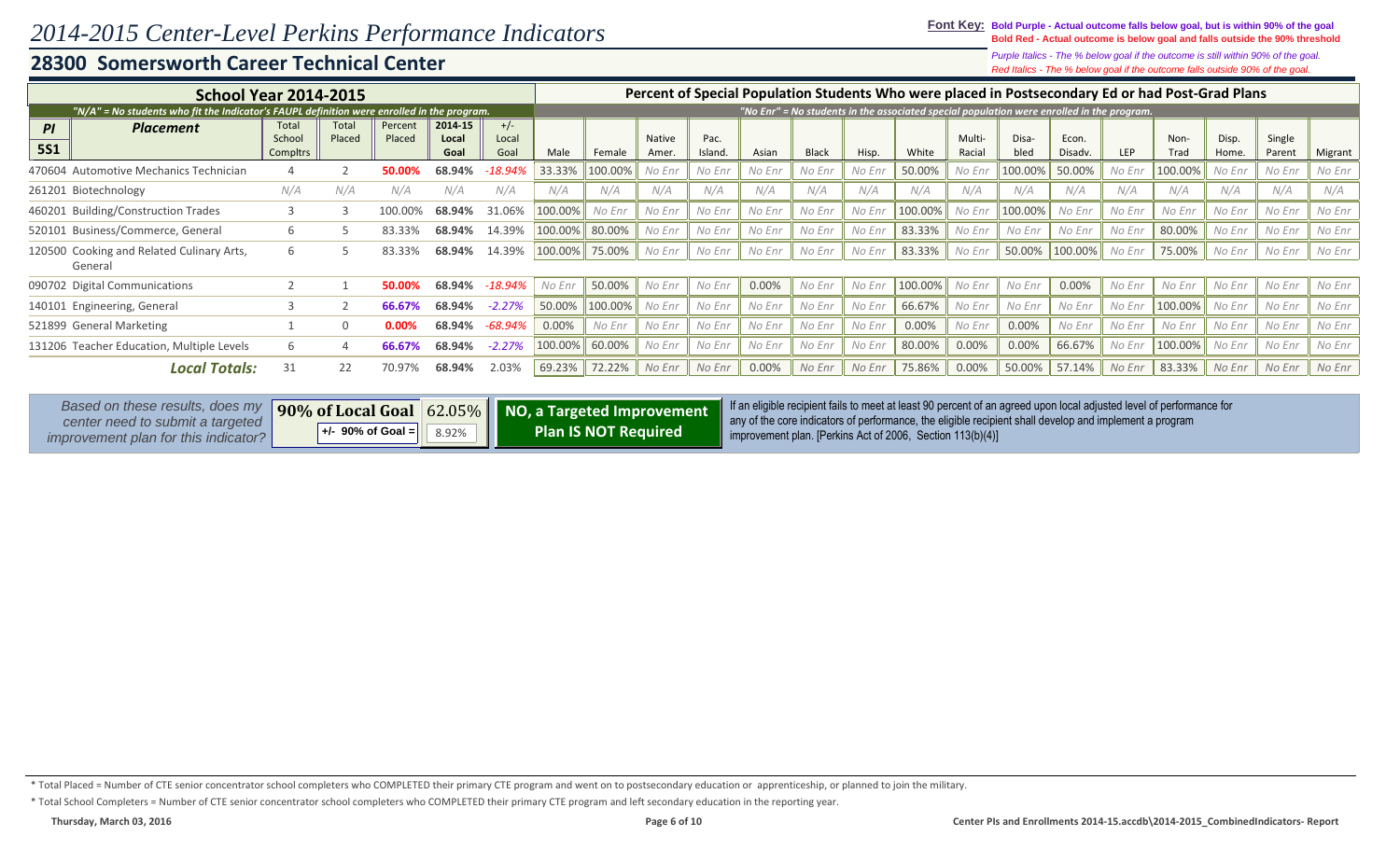### **28300 Somersworth Career Technical Center**

*Red Italics - The % below goal if the outcome falls outside 90% of the goal. Purple Italics - The % below goal if the outcome is still within 90% of the goal.*

| <b>School Year 2014-2015</b>                                                                                                                                                                                                  |                               |                                                                                                         |                                     |                          |                        |         |                             |                 |                 |        |              |                          |                                                            |                  | Percent of Special Population Students Who Participated in a Program nontrad for their Gender                                                                                                                                   |                  |         |              |                          |                  |         |
|-------------------------------------------------------------------------------------------------------------------------------------------------------------------------------------------------------------------------------|-------------------------------|---------------------------------------------------------------------------------------------------------|-------------------------------------|--------------------------|------------------------|---------|-----------------------------|-----------------|-----------------|--------|--------------|--------------------------|------------------------------------------------------------|------------------|---------------------------------------------------------------------------------------------------------------------------------------------------------------------------------------------------------------------------------|------------------|---------|--------------|--------------------------|------------------|---------|
| "N/A" = No students who fit the Indicator's FAUPL definition were enrolled in the program.                                                                                                                                    |                               |                                                                                                         |                                     |                          |                        |         |                             |                 |                 |        |              |                          |                                                            |                  | "No Enr" = No students in the associated special population were enrolled in the program.                                                                                                                                       |                  |         |              |                          |                  |         |
| <b>Nontraditional Participation</b><br>PI<br><b>6S1</b>                                                                                                                                                                       | Tota<br>Part's in<br>NT Progs | <b>Total NT</b><br>Part's in<br>NT Progs                                                                | Percent<br><b>NT</b><br>Participnts | 2014-15<br>Local<br>Goal | $+/-$<br>Local<br>Goal | Male    | Female                      | Native<br>Amer. | Pac.<br>Island. | Asian  | <b>Black</b> | Hisp.                    | White                                                      | Multi-<br>Racial | Disa-<br>bled                                                                                                                                                                                                                   | Econ.<br>Disadv. | LEP     | Non-<br>Trad | Disp.<br>Home.           | Single<br>Parent | Migrant |
| 470604 Automotive Mechanics Technician                                                                                                                                                                                        | 31                            |                                                                                                         | 6.45%                               | 35.72%                   | $-29.27%$              | 0.00%   | 100.00%                     | 0.00%           | No Enr          | No Enr | No Enr       | 0.00%                    | 7.14%                                                      | No Enr           | 25.00%                                                                                                                                                                                                                          | 0.00%            | No Enr  |              | No Enr                   | No Enr           | No Enr  |
| 261201 Biotechnology                                                                                                                                                                                                          | Not N <sub>1</sub>            | Not NT                                                                                                  |                                     |                          |                        |         |                             |                 |                 | $\sim$ |              | $\overline{\phantom{a}}$ |                                                            |                  |                                                                                                                                                                                                                                 |                  |         |              |                          |                  |         |
| <b>Building/Construction Trades</b><br>460201                                                                                                                                                                                 | 14                            | 0                                                                                                       | 0.00%                               | 35.72%                   | $-35.72%$              | 0.00%   | No Enr                      | No Enr          | No Enr          | No Enr | 0.00%        | No Enr                   | 0.00%                                                      | 0.00%            | 0.00%                                                                                                                                                                                                                           | 0.00%            | No Enr  |              | No Enr                   | No Enr           | No Enr  |
| 520101 Business/Commerce, General                                                                                                                                                                                             | 129                           | 67                                                                                                      | 51.94%                              | 35.72%                   | 16.22%                 | 0.00%   | 100.00%                     | 50.00%          | 0.00%           | 55.56% | 33.33%       | 66.67%                   | 52.34%                                                     | 0.00%            | 33.33%                                                                                                                                                                                                                          | 51.85%           | 100.00% |              | No Enr                   | No Enr           | No Enr  |
| 120500 Cooking and Related Culinary Arts,<br>General                                                                                                                                                                          | 40                            | 22                                                                                                      | 55.00%                              | 35.72%                   | 19.28%                 | 0.00%   | 100.00%                     | No Enr          | No Enr          | 0.00%  | No Enr       | 0.00%                    | 59.46%                                                     | No Enr           | 85.71%                                                                                                                                                                                                                          | 46.15%           | 100.00% |              | No Enr                   | No Enr           | No Enr  |
| 090702 Digital Communications                                                                                                                                                                                                 | Not N <sub>1</sub>            | Not N <sub>1</sub>                                                                                      |                                     |                          |                        |         |                             |                 |                 | $\sim$ |              |                          |                                                            |                  |                                                                                                                                                                                                                                 |                  |         |              | $\overline{\phantom{a}}$ |                  |         |
| 140101 Engineering, General                                                                                                                                                                                                   | 64                            | 13                                                                                                      |                                     | 35.72%                   | $-15.41%$              | 0.00%   | 100.00%                     | No Enr          | No Enr          | 0.00%  | No Enr       | 0.00%                    | 22.81%                                                     | No Enr           | 14.29%                                                                                                                                                                                                                          | 6.67%            | 0.00%   |              | No Enr                   | No Enr           | No Enr  |
| 521899 General Marketing                                                                                                                                                                                                      | Not N <sub>1</sub>            | Not NT                                                                                                  |                                     |                          |                        |         |                             |                 |                 | $\sim$ |              |                          |                                                            |                  |                                                                                                                                                                                                                                 |                  |         |              |                          | <b>COL</b>       |         |
| 131206 Teacher Education, Multiple Levels                                                                                                                                                                                     | 22                            |                                                                                                         |                                     | 35.72%                   | $-12.99%$              | 100.00% | 0.00%                       | No Enr          | No Enr          | No Enr | 50.00%       | No Enr                   | 21.05%                                                     | 0.00%            | 50.00%                                                                                                                                                                                                                          | 16.67%           | No Enr  |              | No Enr                   | No Enr           | No Enr  |
| <b>Local Totals:</b>                                                                                                                                                                                                          | 300                           | 109                                                                                                     | 36.33%                              | 35.72%                   | 0.61%                  | 2.79%   | 85.95%                      | 33.33%          | 0.00%           | 41.67% | 28.57%       | 26.67%                   | 37.45%                                                     | 0.00%            | 34.29%                                                                                                                                                                                                                          | 30.56%           | 66.67%  |              | No Enr                   | No Enr           | No Enr  |
| Only programs that are nontraditional for males OR nontraditional for females are included in this list (e.g. Cosmetology, Auto Mechanics). Programs that are not nontraditional for either gender are identified as 'Not NT' |                               |                                                                                                         |                                     |                          |                        |         |                             |                 |                 |        |              |                          |                                                            |                  |                                                                                                                                                                                                                                 |                  |         |              |                          |                  |         |
| Based on these results, does my<br>center need to submit a targeted<br>improvement plan for this indicator?                                                                                                                   |                               | $\vert$ 90% of Local Goal $\vert$ 32.15% $\vert\vert$ NO, a Targeted Improvement<br>$+/-$ 90% of Goal = |                                     | 4.19%                    |                        |         | <b>Plan IS NOT Required</b> |                 |                 |        |              |                          | improvement plan. [Perkins Act of 2006, Section 113(b)(4)] |                  | If an eligible recipient fails to meet at least 90 percent of an agreed upon local adjusted level of performance for<br>any of the core indicators of performance, the eligible recipient shall develop and implement a program |                  |         |              |                          |                  |         |

\* Total Participants = Number of CTE participants of any grade level who, in the reporting year, participated in a program that leads to employment in nontraditional fields

<sup>\*</sup> Total Nontrad Participants = Number of CTE participants of any grade level from under-represented gender groups who, in the reporting year, participated in a program that leads to employment in nontraditional fields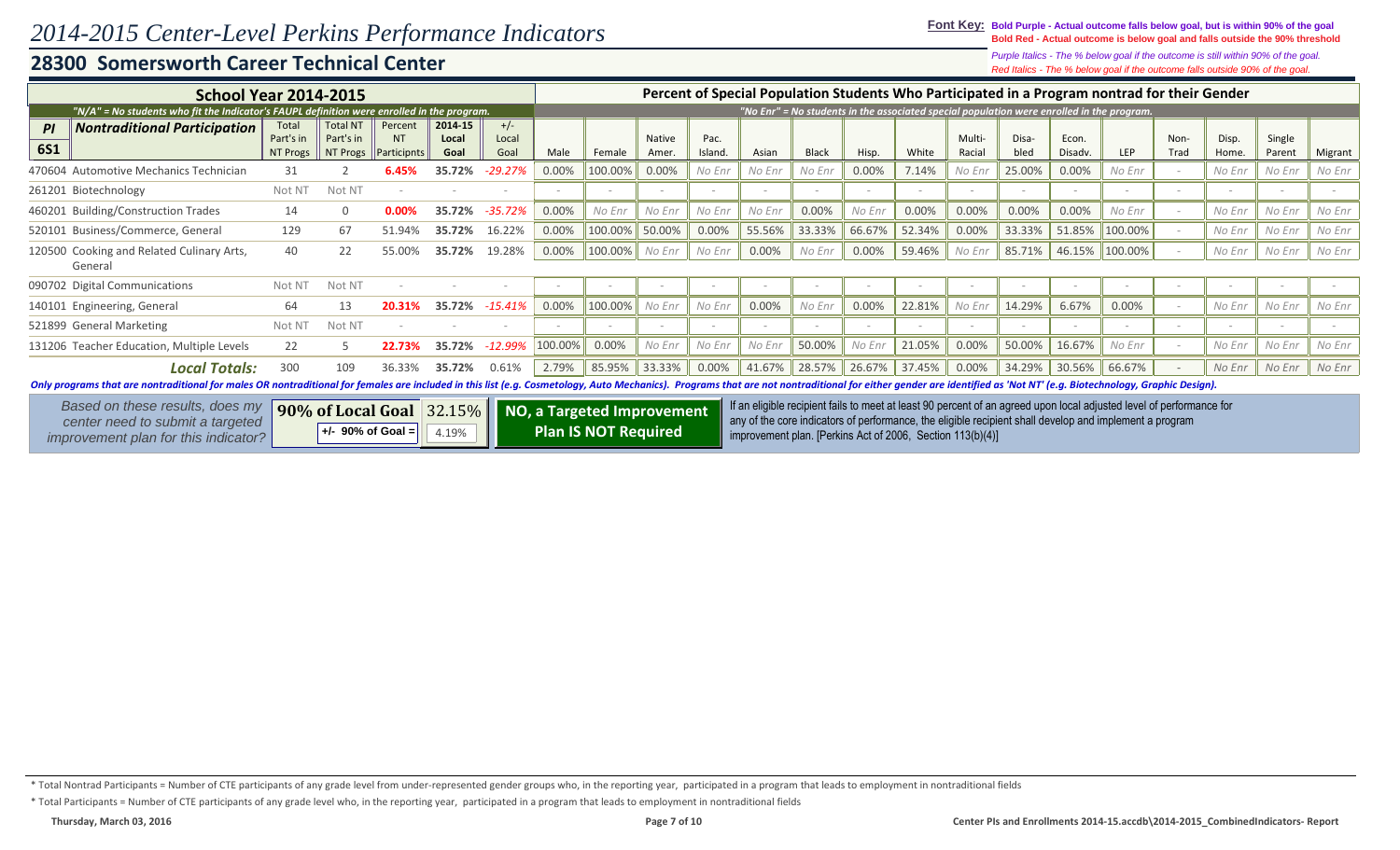*Purple Italics - The % below goal if the outcome is still within 90% of the goal.*

## **28300 Somersworth Career Technical Center**

*Red Italics - The % below goal if the outcome falls outside 90% of the goal.*

| <b>School Year 2014-2015</b>                                                                                                                                                                                                  |                                |                                        |                                         |                                               |                        |         |                             |                 |                |                                                            |              |        |        |                  |               |                  |                                                                                                                                                                                                                                 |              | Percent of Special Population Students Who Completed a Program Nontraditional for their Gender |                  |         |
|-------------------------------------------------------------------------------------------------------------------------------------------------------------------------------------------------------------------------------|--------------------------------|----------------------------------------|-----------------------------------------|-----------------------------------------------|------------------------|---------|-----------------------------|-----------------|----------------|------------------------------------------------------------|--------------|--------|--------|------------------|---------------|------------------|---------------------------------------------------------------------------------------------------------------------------------------------------------------------------------------------------------------------------------|--------------|------------------------------------------------------------------------------------------------|------------------|---------|
| "N/A" = No students who fit the Indicator's FAUPL definition were enrolled in the program.                                                                                                                                    |                                |                                        |                                         |                                               |                        |         |                             |                 |                |                                                            |              |        |        |                  |               |                  | "No Enr" = No students in the associated special population were enrolled in the program.                                                                                                                                       |              |                                                                                                |                  |         |
| <b>Nontraditional Completion</b><br>PI<br><b>6S2</b>                                                                                                                                                                          | Tot'l<br>Cmpl's in<br>NT Progs | Tot'l NT<br>Cmpl's in<br>NT Progs      | Percent<br><b>NT</b><br><b>Compltrs</b> | 2014-15<br>Local<br>Goal                      | $+/-$<br>Local<br>Goal | Male    | Female                      | Native<br>Amer. | Pac.<br>Island | Asian                                                      | <b>Black</b> | Hisp.  | White  | Multi-<br>Racial | Disa-<br>bled | Econ.<br>Disadv. | <b>LEP</b>                                                                                                                                                                                                                      | Non-<br>Trad | Disp.<br>Home.                                                                                 | Single<br>Parent | Migrant |
| 470604 Automotive Mechanics Technician                                                                                                                                                                                        |                                |                                        | 16.67%                                  | 15.19%                                        | .48%                   | 0.00%   | 100.00%                     | No Enr          | No Enr         | No Enr                                                     | No Enr       | No Enr | 16.67% | No Enr           | 100.00%       | 0.00%            | No Enr                                                                                                                                                                                                                          |              | No Enr                                                                                         | No Enr           | No Enr  |
| 261201 Biotechnology                                                                                                                                                                                                          | Not N <sup>-</sup>             | Not NT                                 |                                         |                                               |                        |         |                             |                 |                |                                                            |              |        |        |                  |               |                  |                                                                                                                                                                                                                                 |              |                                                                                                |                  |         |
| 460201 Building/Construction Trades                                                                                                                                                                                           |                                | $\Omega$                               | 0.00%                                   | 15.19%                                        | $-15.19%$              | 0.00%   | No Enr                      | No Enr          | No Enr         | No Enr                                                     | 0.00%        | No Enr | 0.00%  | No Enr           | 0.00%         | No Enr           | No Enr                                                                                                                                                                                                                          |              | No Enr                                                                                         | No Enr           | No Enr  |
| 520101 Business/Commerce, General                                                                                                                                                                                             | 6                              |                                        | 83.33%                                  | 15.19%                                        | 68.14%                 | 0.00%   | 100.00%                     | No Enr          | No Enr         | No Enr                                                     | No Enr       | No Enr | 83.33% | No Enr           | No Enr        | No Enr           | No Enr                                                                                                                                                                                                                          |              | No Enr                                                                                         | No Enr           | No Enr  |
| 120500 Cooking and Related Culinary Arts,<br>General                                                                                                                                                                          |                                |                                        | 62.50%                                  | 15.19%                                        | 47.31%                 | 0.00%   | 100.00%                     | No Enr          | No Enr         | No Enr                                                     | No Enr       | No Enr | 62.50% | No Enr           |               | 100.00% 100.00%  | No Enr                                                                                                                                                                                                                          |              | No Enr                                                                                         | No Enr           | No Enr  |
| 090702 Digital Communications                                                                                                                                                                                                 | Not N <sup>-</sup>             | Not NT                                 |                                         |                                               |                        |         |                             |                 |                |                                                            | $\sim$       |        |        |                  | $\sim$        |                  |                                                                                                                                                                                                                                 |              | $\sim$                                                                                         | $\sim$           |         |
| 140101 Engineering, General                                                                                                                                                                                                   |                                |                                        | 33.33%                                  | 15.19%                                        | 18.14%                 | 0.00%   | 100.00%                     | No Enr          | No Enr         | No Enr                                                     | No Enr       | No Enr | 33.33% | No Enr           | No Enr        | No Enr           | No Enr                                                                                                                                                                                                                          |              | No Enr                                                                                         | No Enr           | No Enr  |
| 521899 General Marketing                                                                                                                                                                                                      | Not N <sup>-</sup>             | Not NT                                 |                                         |                                               |                        |         |                             |                 |                |                                                            |              |        |        |                  |               |                  |                                                                                                                                                                                                                                 |              |                                                                                                | $\sim$           |         |
| 131206 Teacher Education, Multiple Levels                                                                                                                                                                                     | 10                             |                                        |                                         | 15.19%                                        | 4.81%                  | 100.00% | 0.00%                       | No Enr          | No Enr         | No Enr                                                     | No Enr       | No Enr | 22.22% | 0.00%            | 0.00%         | 0.00%            | No Enr                                                                                                                                                                                                                          |              | No Enr                                                                                         | No Enr           | No Enr  |
| <b>Local Totals:</b>                                                                                                                                                                                                          | 38                             | 14                                     | 36.84%                                  | 15.19%                                        | 21.65%                 | 11.11%  | 60.00%                      | No Enr          | No Enr         | No Enr                                                     | 0.00%        | No Enr | 38.89% | 0.00%            | 60.00%        | 16.67%           | No Enr                                                                                                                                                                                                                          |              | No Enr                                                                                         | No Enr           | No Enr  |
| Only programs that are nontraditional for males OR nontraditional for females are included in this list (e.g. Cosmetology, Auto Mechanics). Programs that are not nontraditional for either gender are identified as 'Not NT' |                                |                                        |                                         |                                               |                        |         |                             |                 |                |                                                            |              |        |        |                  |               |                  |                                                                                                                                                                                                                                 |              |                                                                                                |                  |         |
| Based on these results, does my<br>center need to submit a targeted<br>improvement plan for this indicator?                                                                                                                   |                                | 90% of Local Goal<br>+/- 90% of Goal = |                                         | 13.67%   NO, a Targeted Improvement<br>23.17% |                        |         | <b>Plan IS NOT Required</b> |                 |                | improvement plan. [Perkins Act of 2006, Section 113(b)(4)] |              |        |        |                  |               |                  | If an eligible recipient fails to meet at least 90 percent of an agreed upon local adjusted level of performance for<br>any of the core indicators of performance, the eligible recipient shall develop and implement a program |              |                                                                                                |                  |         |

\* Total Nontrad Completers = Number of CTE concentrators of any grade level who, in the reporting year, completed a program that is nontraditional for their gender

\* Total Completers = Number of CTE concentrators of any grade level who, in the reporting year, completed a program that leads to employment in nontraditional fields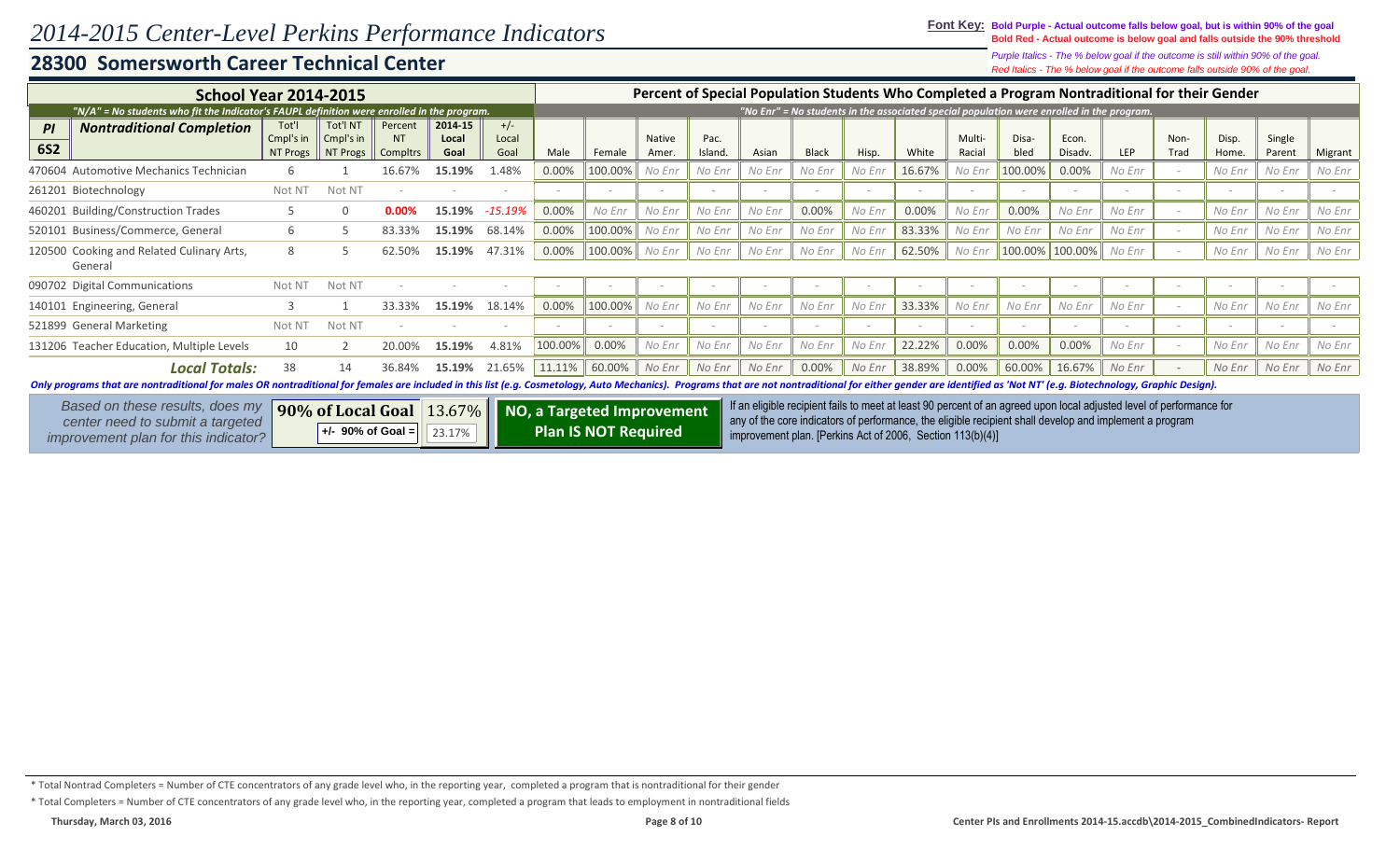# **Statewide Performance Indicator Totals - School Year 2014-2015**

*Provided for reference purposes only, so that local centers may compare their performance to the state as a whole.*

|                  |                   |                              |                      |               | 1S1 Academic Attainment - Reading/Language Arts (NCLB) |                               |        |                                |                       |                 |        |                    | Percent of Special Population Students Proficient in Reading/Language Arts |        |                  |                  |           |        |                     |                |                  |          |
|------------------|-------------------|------------------------------|----------------------|---------------|--------------------------------------------------------|-------------------------------|--------|--------------------------------|-----------------------|-----------------|--------|--------------------|----------------------------------------------------------------------------|--------|------------------|------------------|-----------|--------|---------------------|----------------|------------------|----------|
| Tota<br>Assess'd | Tota<br>Proficien | Percent<br><b>Proficient</b> | <b>State</b><br>Goal | State<br>Goal | 90% of<br><b>State</b><br>Goal                         | $+/-$<br>of 90%<br>State Goal | Male   | Female                         | <b>Native</b><br>Amer | Pac.<br>Island. | Asian  | <b>Black</b>       | Hispanic                                                                   | White  | Multi-<br>Racial | Disabled Disadv. | Econ.     | LEP    | Non-<br><b>Trad</b> | Disp.<br>Home. | Single<br>Parent | Migrant  |
| 2514             | 1857              | 73.87%                       | 73.00%               | 0.87%         | 65.70%                                                 | 8.17%                         | 69.97% | $\parallel$ 78.78% $\parallel$ |                       | 75.00% 33.33%   | 80.95% | $\parallel$ 59.52% | 50.82%                                                                     | 75.29% | 73.91%           | 35.35%           | $66.36\%$ | 30.77% | 79.13%              | $0.00\%$       | 33.33%           | $0.00\%$ |

|                   |                     | 1S2 Academic Attainment - Math (NCLB) |                      |                       |                                |                               |      |               |                        |                 |        |              | <b>Percent of Special Population Students Proficient in Mathematics</b> |        |                  |                  |                  |            |                    |                      |                  |                |
|-------------------|---------------------|---------------------------------------|----------------------|-----------------------|--------------------------------|-------------------------------|------|---------------|------------------------|-----------------|--------|--------------|-------------------------------------------------------------------------|--------|------------------|------------------|------------------|------------|--------------------|----------------------|------------------|----------------|
| Total<br>Assess'd | Total<br>Proficient | Percent<br>Proficient                 | <b>State</b><br>Goal | $+/-$<br>State<br>Goa | 90% of<br><b>State</b><br>Goal | $+/-$<br>of 90%<br>State Goal | Male | Female        | <b>Native</b><br>Amer. | Pac.<br>Island. | Asiar  | <b>Black</b> | Hispanic                                                                | White  | Multi-<br>Racial | <b>IDisabled</b> | Econ.<br>Disadv. | <b>LEP</b> | Non-<br>Trad       | <b>Disp</b><br>Home. | Single<br>Parent | <b>Migrant</b> |
| 2514              | 685                 | 27.25%                                | 28.00%               | $-0.75%$              | 25.20%                         | 2.05%                         |      | 28.46% 25.72% | $125.00\%$             | 0.00%           | 47.62% | 4.76%        | $10.66\%$                                                               | 28.18% | 30.43%           | 4.19%            | 16.59%           | 7.69%      | $\parallel$ 31.98% | $0.00\%$             | $0.00\%$         | $0.00\%$       |

| <b>2S1</b>              | <b>Technical Skill Attainment</b> |                                 |                      |               |                                   |                      |           |                            |                        |                 |           |              |          |        |                  |           | Percent of Special Population Students Who Passed a Technical Skill Assessment |          |              |                |                  |          |
|-------------------------|-----------------------------------|---------------------------------|----------------------|---------------|-----------------------------------|----------------------|-----------|----------------------------|------------------------|-----------------|-----------|--------------|----------|--------|------------------|-----------|--------------------------------------------------------------------------------|----------|--------------|----------------|------------------|----------|
| Tota<br><b>Took TSA</b> | Total<br>Passed<br><b>TSA</b>     | Percent<br>Passed<br><b>TSA</b> | <b>State</b><br>Goal | State<br>Goal | $90\%$ of<br><b>State</b><br>Goal | of 90%<br>State Goal | Male      | Female                     | <b>Native</b><br>Amer. | Pac.<br>Island. | Asiar     | <b>Black</b> | Hispanic | White  | Multi-<br>Racial | Disabled  | Econ.<br>Disadv.                                                               | LEP      | Non-<br>Trad | Disp.<br>Home. | Single<br>Parent | Migrant  |
| 3243                    | 608                               | 8.75%                           | 20.00%               | $-1.25%$      | 18.00%                            | 0.75%                | $17.27\%$ | $\  20.74\% \  33.33\% \ $ |                        | $0.00\%$        | $14.81\%$ | 8.77%        | 8.39%    | 19.59% | 15.15%           | $13.39\%$ | 17.61%                                                                         | $0.00\%$ | $12.57\%$    | 0.00%          | 14.29%           | $0.00\%$ |

| <b>3S1 High School Completion</b> |                             |                               |                      |                       |                                |                               |           |                    |                                                         |                 |       |              |          |       | Percent of Special Population Students Who Completed Secondary Education              |                  |       |     |              |                |                  |                              |
|-----------------------------------|-----------------------------|-------------------------------|----------------------|-----------------------|--------------------------------|-------------------------------|-----------|--------------------|---------------------------------------------------------|-----------------|-------|--------------|----------|-------|---------------------------------------------------------------------------------------|------------------|-------|-----|--------------|----------------|------------------|------------------------------|
| Totai<br>Leavers                  | Total<br>School<br>Compltrs | Percent<br>School<br>Compltrs | <b>State</b><br>Goal | $+/-$<br>State<br>Goa | 90% of<br><b>State</b><br>Goal | $+/-$<br>of 90%<br>State Goal | Male      | Female             | <b>Native</b><br>Amer.                                  | Pac.<br>Island. | Asian | <b>Black</b> | Hispanic | White | Multi-<br>Racial                                                                      | Disabled Disadv. | Econ. | LEP | Non-<br>Trad | Disp.<br>Home. | Single<br>Parent | Migrant                      |
| 2607                              | 2597                        | 99.62%                        | 92.50%               | 7.12%                 | 83.25%                         | 16.37%                        | $99.59\%$ | $\parallel$ 99.65% | $\ 100.00\% \ 100.00\% \ 100.00\% \ 100.00\% \ 99.24\%$ |                 |       |              |          |       | $\mid$ 99.62% $\mid$ 100.00% $\mid$ 99.75% $\mid$ 99.18% $\mid$ 100.00% $\mid$ 99.74% |                  |       |     |              |                |                  | $0.00\%$   100.00%   100.00% |

\* Total Nontrad Completers = Number of CTE concentrators of any grade level who, in the reporting year, completed a program that is nontraditional for their gender

\* Total Completers = Number of CTE concentrators of any grade level who, in the reporting year, completed a program that leads to employment in nontraditional fields